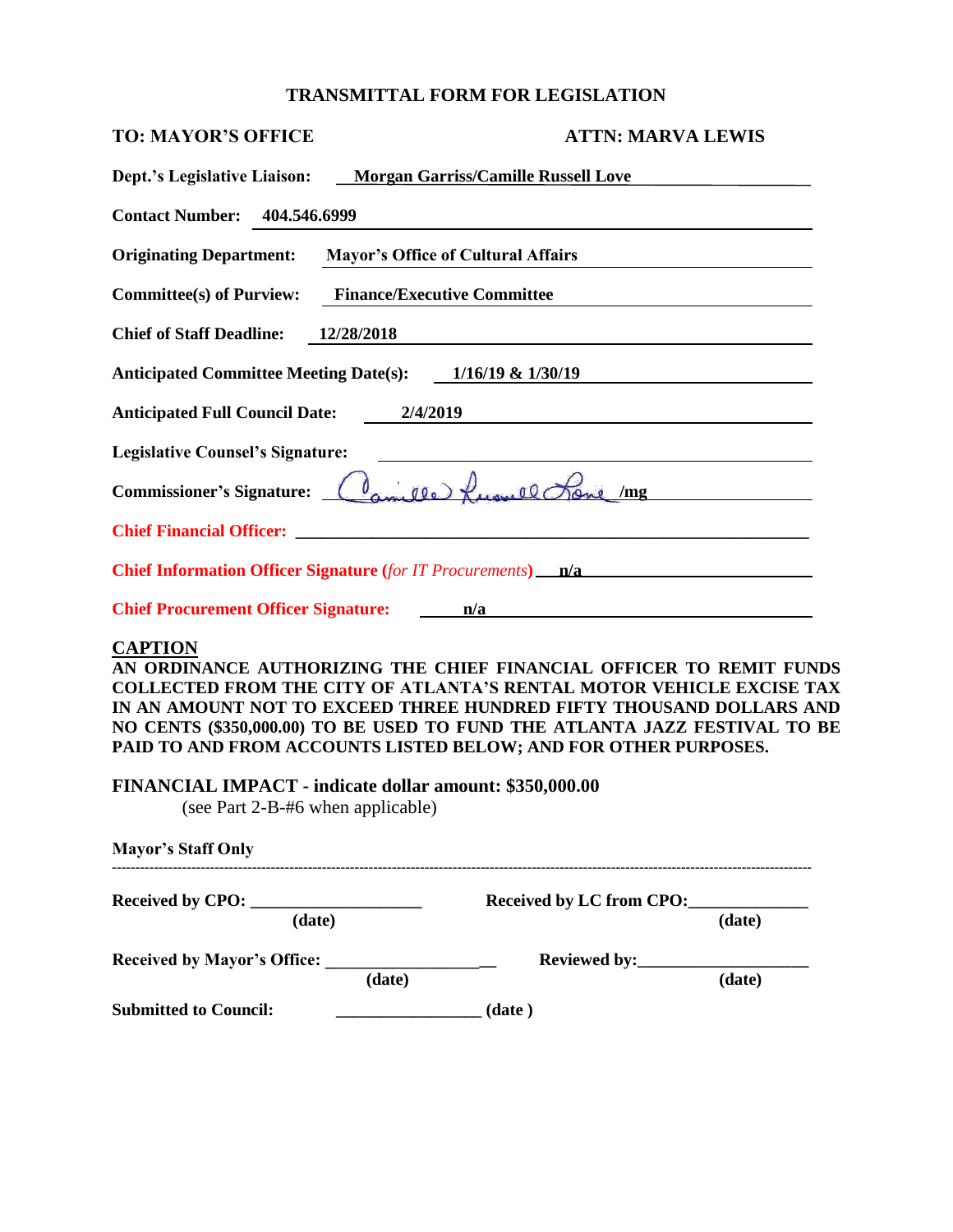**Part II: Legislative White Paper:** (This portion of the Legislative Request Form will be shared with City Council members and staff)

**A. To be completed by Legislative Counsel:** 

**Committee of Purview: Finance/Executive Committee**

**Caption:**

**AN ORDINANCE AUTHORIZING THE CHIEF FINANCIAL OFFICER TO REMIT FUNDS COLLECTED FROM THE CITY OF ATLANTA'S RENTAL MOTOR VEHICLE EXCISE TAX IN AN AMOUNT NOT TO EXCEED THREE HUNDRED FIFTY THOUSAND DOLLARS AND NO CENTS (\$350,000.00) TO BE USED TO FUND THE ATLANTA JAZZ FESTIVAL TO BE PAID TO AND FROM ACCOUNTS LISTED BELOW; AND FOR OTHER PURPOSES.**

**Council Meeting Date: February 4, 2019**

**Legislation Title: Atlanta Jazz Festival Motor Vehicle Excise Tax 2019**

**Requesting Dept.:** EXE - Mayor's Office of Cultural Affairs

#### **B. To be completed by the department:**

**1. Please provide a summary of the purpose of this legislation (Justification Statement). THIS LEGISLATIVE REQUEST IS FOR THE REMITTANCE OF FUNDS COLLECTED FROM THE CITY OF ATLANTA'S RENTAL MOTOR VEHICLE EXCISE TAX IN AN AMOUNT NOT TO EXCEED THREE HUNDRED FIFTY THOUSAND DOLLARS AND NO CENTS (\$350,000.00) TO BE USED TO FUND THE ATLANTA JAZZ FESTIVAL TO BE PAID TO AND FROM ACCOUNTS LISTED BELOW; AND FOR OTHER PURPOSES.**

#### **2. Please provide background information regarding this legislation.**

This is a request to permit authorization for the Chief Financial Officer to remit funds from the City of Atlanta's Rental Motor Vehicle Excise Tax for the support of the 2019 Atlanta Jazz Festival.

#### **3. If Applicable/Known:**

- **(a) Contract Type: N/A**
- **(b) Source Selection: N/A**
- **(c) Bids/Proposals Due: N/A**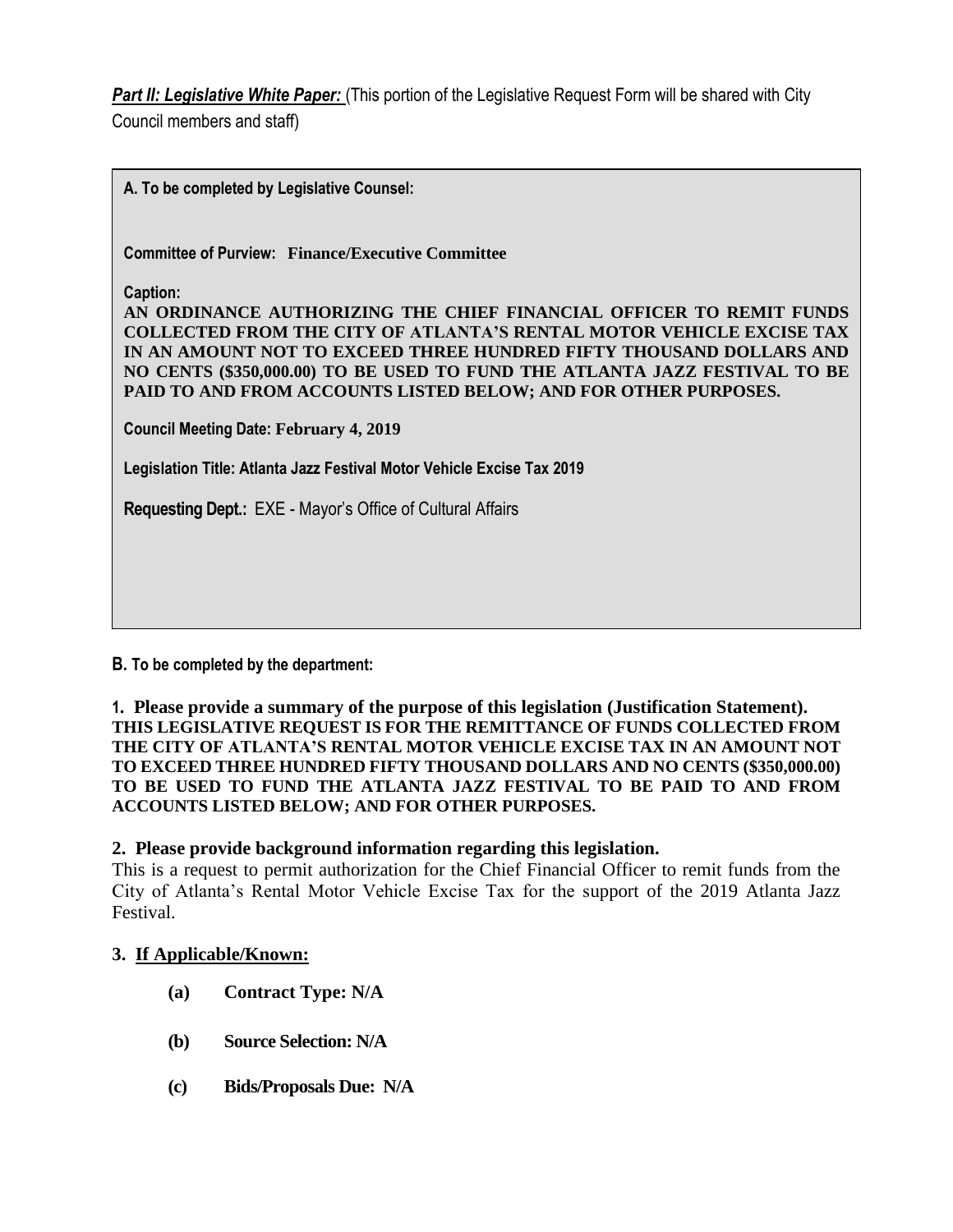- **(d) Invitations Issued: N/A**
- **(e) Number of Bids/Proposals Received: N/A**
- **(f) Bidders/Proponents: N/A**
- **(g) Background: N/A**
- **(h) Term of Contract: N/A**

### **4. Fund Account Center: 7701.040215.5212001.6110000.600346.69999**

**5. Source of Funds**: **Motor Vehicle Excise Tax 7701.100405.5730012.1515000.600115.69999**

\_\_\_\_\_\_\_\_\_\_\_\_\_\_\_\_\_\_\_\_\_\_\_\_\_\_\_\_\_\_\_\_\_\_\_\_\_\_\_\_\_\_\_\_\_\_\_\_\_\_\_\_\_\_\_\_\_\_\_\_\_\_\_\_\_\_\_\_\_\_\_\_\_\_\_\_\_\_

\_\_\_\_\_\_\_\_\_\_\_\_\_\_\_\_\_\_\_\_\_\_\_\_\_\_\_\_\_\_\_\_\_\_\_\_\_\_\_\_\_\_\_\_\_\_\_\_\_\_\_\_\_\_\_\_\_\_\_\_\_\_\_\_\_\_\_\_\_\_\_\_\_\_\_\_\_\_

### **6. FISCAL IMPACT**

- Cost will be covered by the Department's current year budget  $\blacksquare$
- Budget neutral no monetary impact  $\Box$ 
	- Cost not anticipated in the Department's current year budget –

see account string in legislation

Or

Note

### **7. Method of Cost Recovery:**

**8. Approvals: DOF: DOL:**

**This Legislative Request Form Was Prepared By:** Morgan Garriss, Executive Assistant

**Contact Number:** 404.546.6823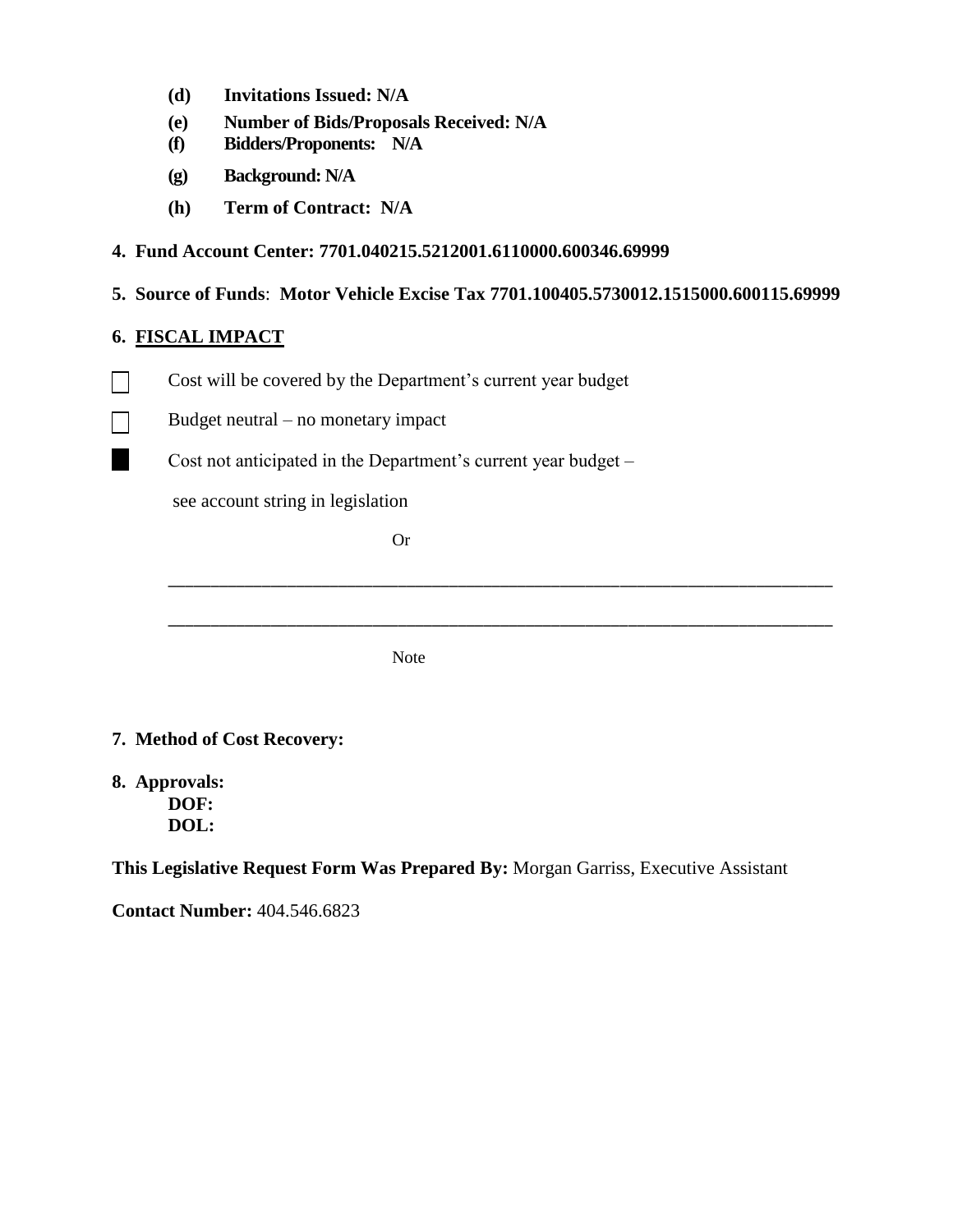#### **AN ORDINANCE** 19-O-**BY FINANCE/EXECUTIVE COMMITTEE**

**AN ORDINANCE AUTHORIZING THE CHIEF FINANCIAL OFFICER TO REMIT FUNDS COLLECTED FROM THE CITY OF ATLANTA'S RENTAL MOTOR VEHICLE EXCISE TAX IN AN AMOUNT NOT TO EXCEED THREE HUNDRED FIFTY THOUSAND DOLLARS AND NO CENTS (\$350,000.00) TO BE USED TO FUND THE ATLANTA JAZZ FESTIVAL TO BE PAID TO AND FROM ACCOUNTS LISTED BELOW; AND FOR OTHER PURPOSES.**

**WHEREAS,** Official Code of Georgia ("O.C.G.A.") § 48-13-93 (a)(1) authorizes that the governing authority of each municipality in this state may levy and collect an excise tax upon the rental charge collected by a rental motor vehicle concern when such charge constitutes a taxable event for the purposes of sales and use tax; and

**WHEREAS,** O.C.G.A. § 48-13-93 (a)(2) authorizes a county or municipality levying such a tax shall only levy such tax by ordinance which shall specify with particularity the authorized projects or purposes, or both, for which proceeds of the tax are to be expended and shall apply in each fiscal year during which the tax is collected such tax proceeds, in part, for the purpose of promoting industry, trade, commerce, and tourism; and

**WHEREAS,** pursuant to Section 146-114 of the City of Atlanta Code of ordinances, the City of Atlanta ("City") is authorized to utilize funds from its rental motor vehicle excise tax for the purpose of promoting industry, trade, commerce and tourism in the City; and

**WHEREAS,** the City produces the Atlanta Jazz Festival ("Jazz Festival") each year for the benefit of its citizens and visitors; and

WHEREAS, the 2019 Jazz Festival will commemorate the 42<sup>nd</sup> anniversary of the Festival; and

**WHEREAS,** the Jazz Festival is held throughout the month of May and includes a predominate number of free events and a limited number of events for which an admission price is charged. These Jazz Festival events annually attracts over three hundred thousand (300,000) visitors and patrons to the City; and

**WHEREAS,** the Jazz Festival contributed over Fifteen Million Dollars (\$15,000,000+) in economic impact to Atlanta in 2018; and

**WHEREAS,** the City pays for the Jazz Festival from sponsorships, vendors, and from revenues generated by Jazz Festival concerts that charge an admission price; and

**WHEREAS,** due to a downturn in the economy the amount of revenue generated from sponsorship has decreased significantly; and

**WHEREAS,** the City desires that funds generated from the City's motor vehicle excise tax in an amount not to exceed Three Hundred Fifty Thousand Dollars and No Cents (\$350,000.00) be used for the purpose of supporting projected expenses for the 2019 Atlanta Jazz Festival.